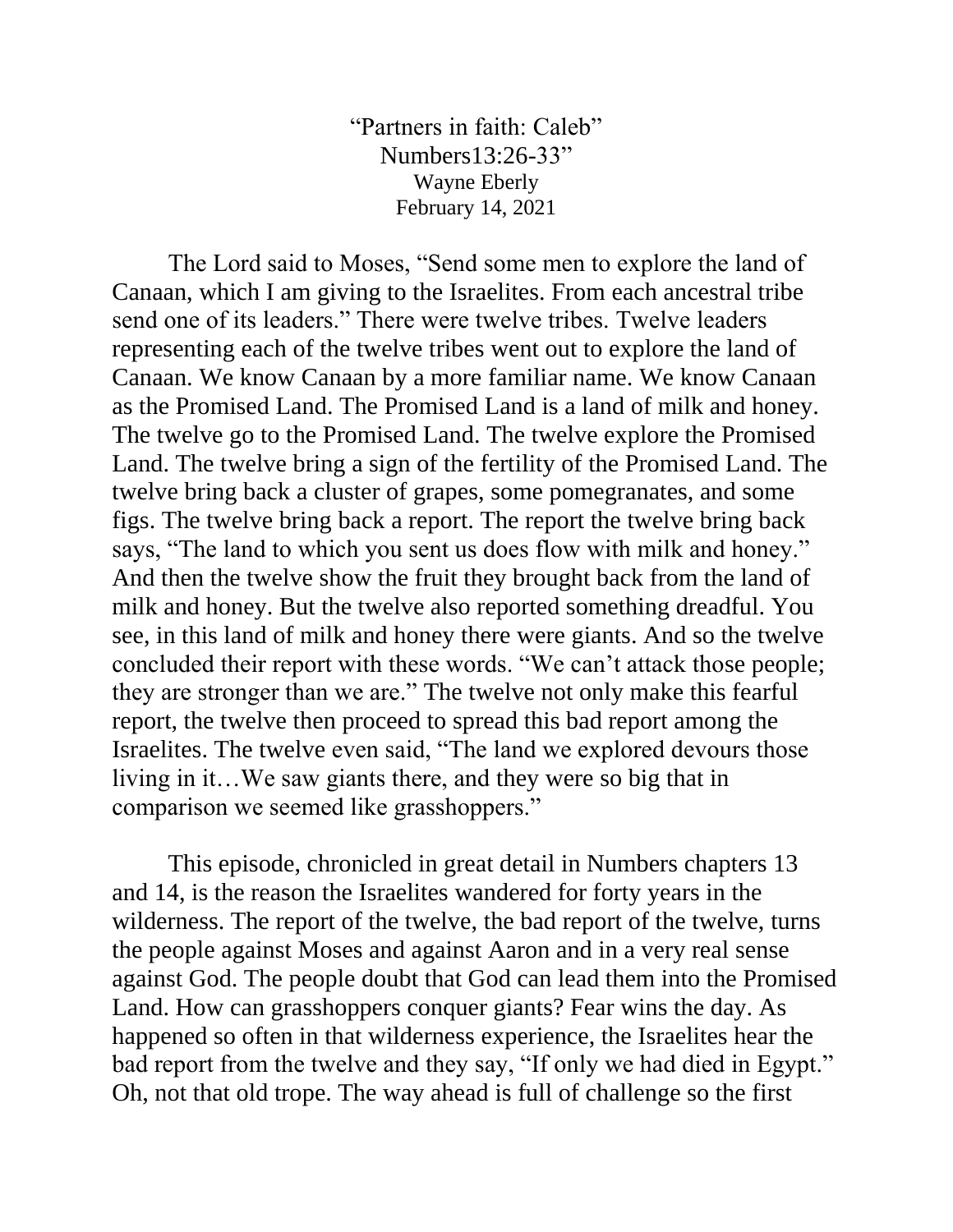thing out of their mouths is, "If only we had died in Egypt." God sees their utter and complete lack of faith and says, "Not a one of you will see this Promised Land." For forty years these disobedient people will wander in the wilderness, and it will not be until a completely new generation has arisen that they will finally enter the Promised Land.

Today I want to talk to you about footprints. Today I want to talk to you about the footprints of giants. Those twelve leaders of the Israelites journeyed into the Promised Land and when they saw the footprints of giants, they quivered with fear and their faith failed. If that is all that happened, I don't know that I would want to talk to you today about footprints. If all that happened is the twelve saw giant footprints and cowered in fear, the sermon would be short and to the point. Don't fear giant footprints. Look what happens when you fear giant footprints. You wander forty years and never get to the Promised Land.

Today I want to talk to you about footprints, about giant footprints, but I do not want to talk to you about the giant footprints of the giants who occupied the Promised Land. I want to talk to you about the giant footprints of one of the twelve who journeyed into the Promised Land. His name was Caleb. Twelve leaders of the twelve tribes walked into the Promised Land. They all left a set of footprints. All twelve were just normal footprints of normal people. No one had giant footprints. But when the twelve returned and made their bad report, those of us watching from the outside, those of us listening in to this story, those of us reading this passage some three thousand years later, notice something about the man named Caleb. It turns out Caleb had the footprints of a giant.

When the twelve reported that there were giants in the land, and that there was no hope that a band of grasshoppers could conquer an army of giants, Caleb stepped up and said something. When Caleb stepped up his step left a giant footprint. Caleb heard the bad report. Then Caleb silenced the people and said, "We should go up and take possession of the land, for we can certainly do it." Caleb set his foot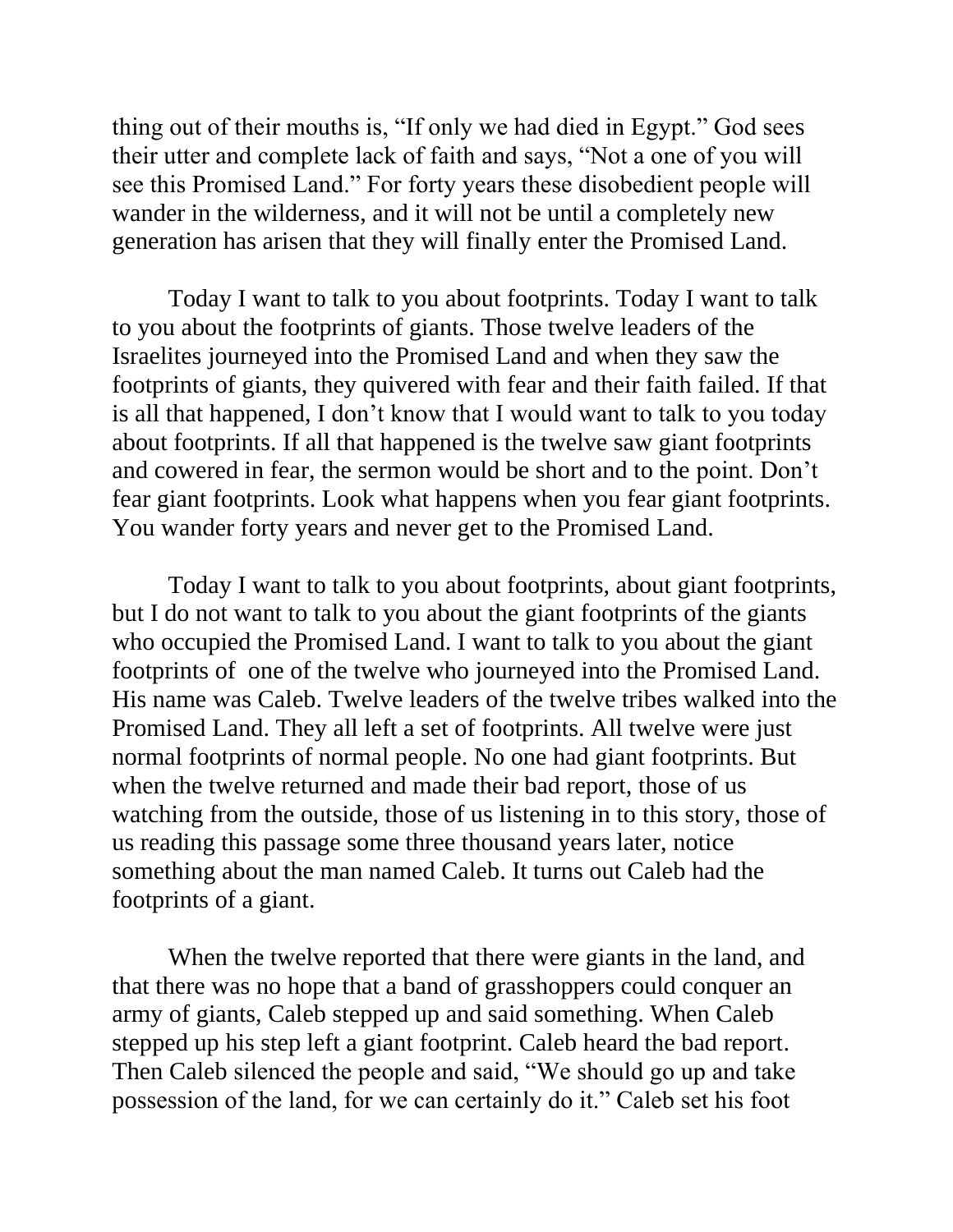down. You could see the difference between his footprint and the footprint of the others among the twelve. Later Caleb will speak again, and again we will see that his words leave a giant footprint. "The land we passed through and explored is exceedingly good. If the Lord is pleased with us, he will lead us into that land, a land flowing with milk and honey, and will give it to us. Only do not rebel against the Lord. And do not be afraid of the people of the land, because we will devour them…the Lord is with us. Do not be afraid of them…of those giants." (Numbers 14:7-9)

Today I want to talk to you about footprints, about giant footprints. But I have to be honest about this story. Even though Caleb left a giant footprint, the people still rebelled and because of their rebellion they wandered forty years in the wilderness. So much for giant footprints, eh? Well, don't be so quick to dismiss the giant footprints of Caleb. As the story unfolds the twelve make a bad report and we find out Caleb steps out of the shadow of the twelve and leaves his giant footprint. Then, the next time Caleb speaks he is not alone. Now another one of the twelve has joined him. That other one of the twelve who joins him is Hoshea, the son of Nun, from the tribe of Ephraim. Hoshea the son of Nun is not simply a footnote in the story of the giant footprint of Caleb. Here in Numbers, as the twelve leaders of the tribes are introduced, we discover Hoshea is not a footnote through a footnote in this passage. The footnote about Hoshea says, "Moses gave Hoshea son of Nun the name Joshua." Oh, Joshua. That Joshua. Initially, only Caleb speaks up and leaves his giant footprint. Then Joshua joins Caleb and Joshua also leaves a giant footprint. Just ask the people of Jericho how big the footprint is of the man named Joshua. Even though Caleb's giant footprint doesn't influence the whole Israelite community, he does influence Joshua. But most importantly, Caleb's giant footprint is noticed by God. Here in these critical chapters in the book of Numbers, when almost the whole community turns away from God, fearful of the giants, God says this about Caleb: "Caleb has a different spirit. Caleb follows me wholeheartedly." Today I want to talk to you about giant footprints, and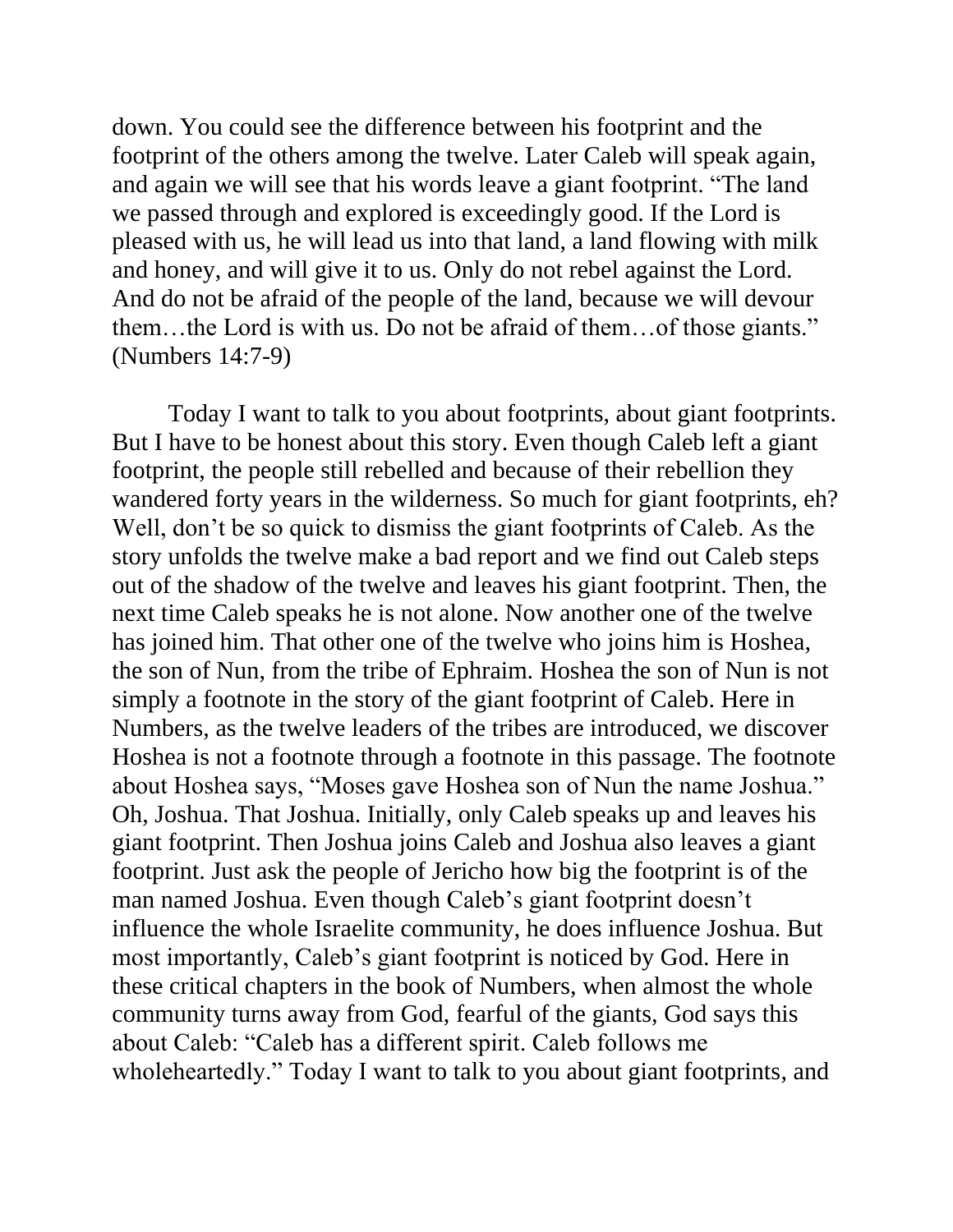I want to simply say, "Those who follow God wholeheartedly leave giant footprints."

I walked in the footprints of a giant once. I brought a picture of the giant so that you could get a sense of what I mean when I say I walked in the footprints of a giant. In my picture are two men. The tall one is 7'2". The shorter one is 5'10". The tall one in the picture, the one who is 7'2" is named Kareem Abdul Jabbar. The short one in the picture, the one who is 5'10" is John Wooden. I walked in the footprints of a giant once, and his name was John Wooden. Yeah, the one in the picture who is 5'10". John Wooden was a teacher. John Wooden was a coach. Most notably, John Wooden coached at UCLA and made literally a giant impact on the world of college basketball. In fact, John Wooden made a giant impact on the entire athletic world. In 2009 a survey listed John Wooden as the greatest coach of all-time in American athletics. Yeah, Coach Wooden left a giant footprint, and I got to walk in his footprints.

UCLA basketball meant the world to me as a young man. I followed every game and knew every player and leapt for joy with every victory and sunk to the lowest levels of despair with every defeat, and along the way I held the greatest admiration and respect for Coach John Wooden. John Wooden retired from coaching in 1975…fittingly after winning one final championship. In retirement he stayed connected to UCLA. Because of that when our high school took a field trip to visit colleges during my junior year, and we were walking across the campus at UCLA, it took my breath away when I saw a giant walking on the track right before my very eyes. Coach Wooden, in a sweatsuit, looking for all the world like a 5'10" man in his late 60's, was walking on the track. I left my group of friends and raced to the track. But like those Israelites who saw the giants in the Promised Land, I was intimidated by the giant before my eyes, by the giant who was all of 5'10" tall. So I fell behind him on the track. For 440 yards, one loop around the track, I walked about five feet behind Coach John Wooden. I never said hi. I never introduced myself. But for a few minutes on a spring afternoon in sunny southern California, I walked in the footprints of a giant.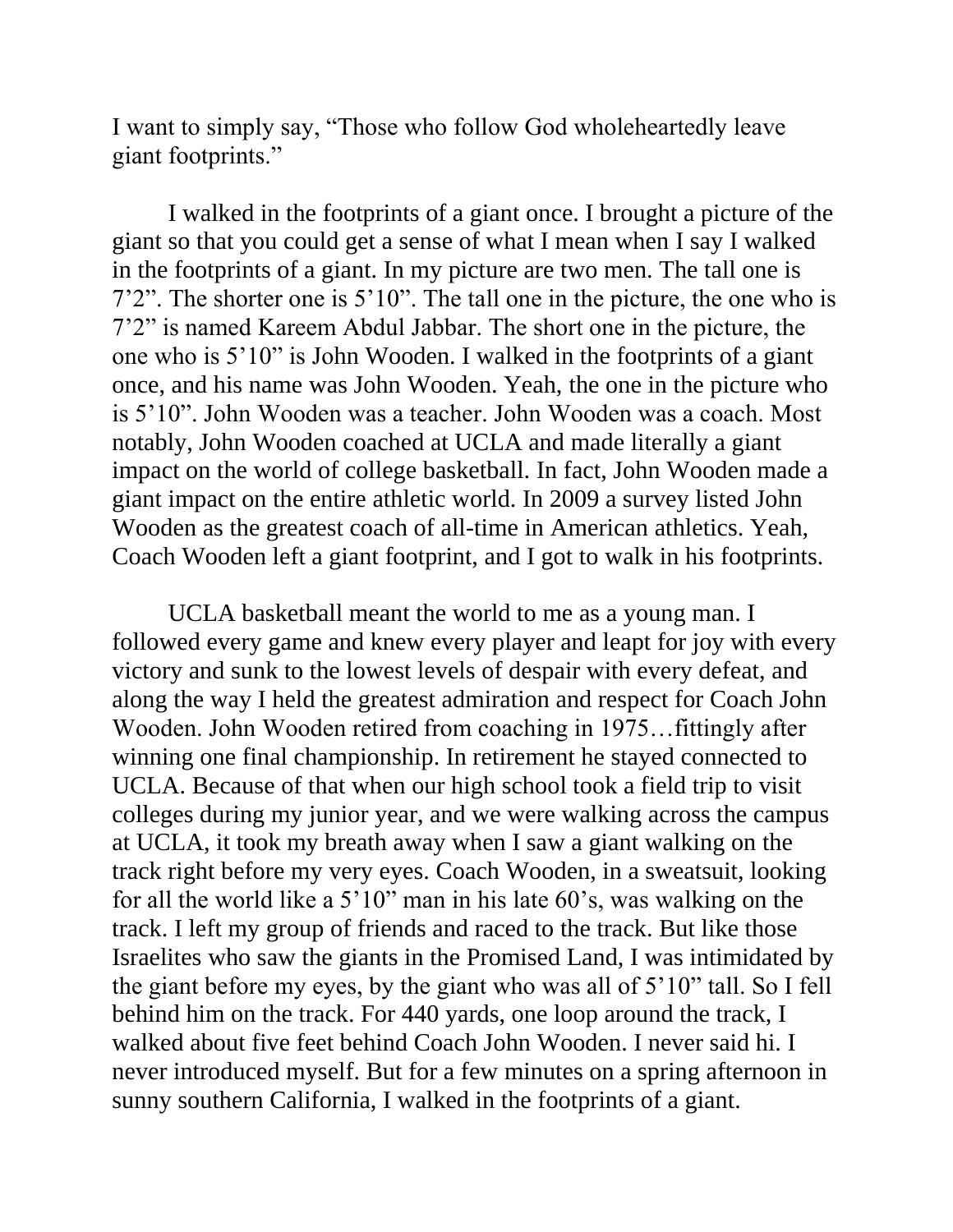If John Wooden was just a legendary coach, I wouldn't make you listen to my childhood remembrances. But something happened 25 years after John Wooden retired from coaching that cemented in my mind the realization that Coach Wooden was a giant. Coach Wooden retired in 1975. In March of 2000, I opened my Sports Illustrated magazine and came upon an article by Rick Reilly. The article began, "On Tuesday the best man I know will do what he always does on the 21<sup>st</sup> of the month. He'll sit down and pen a love letter to his best girl. He'll say how much he misses her and loves her and can't wait to see her again. Then he'll fold it once, slide it in a little envelope and walk into his bedroom. He'll go to the stack of love letters sitting there on her pillow, untie the yellow ribbon, place the new one on top and tie the ribbon again. The stack will be 180 letters high then, because Tuesday is 15 years to the day since Nellie, his beloved wife of 53 years, died. In her memory, he sleeps only on his half of the bed, only on his pillow, only on top of the sheets, never between, with just the old bedspread they shared to keep him warm."<sup>1</sup> Rick Reilly finishes that touching introduction with these words, "There's never been a finer man in American sports than John Wooden." In other words, Rick Reilly is saying John Wooden was a giant. But now the giant isn't a giant because of victories and championships and trophies and honors like being the greatest coach of all-time. Now Coach Wooden is a giant because he is a husband, like so many husbands, who simply loves his wife. And he misses his wife…terribly. So he writes her a letter on the  $21<sup>st</sup>$  day of each month. Here on Valentine's Day, we see Coach Wooden as a giant because he understood, "Love never fails." When I walked in the footprints of John Wooden, I really did walk in the footprints of a giant, a giant who was just a man married to a woman whom he still loved long after she had died and left his side.

In this picture I have of Coach Wooden, he is standing next to a literal giant. The picture is from the cover of the book written by the taller man, the one named Kareem Abdul Jabbar. The book is titled, "Coach Wooden and Me." Kareem played for Coach Wooden from

<sup>1</sup> Rick Reilly, "A Paragon Above the Madness," *Sports Illustrated*, March 14, 2000.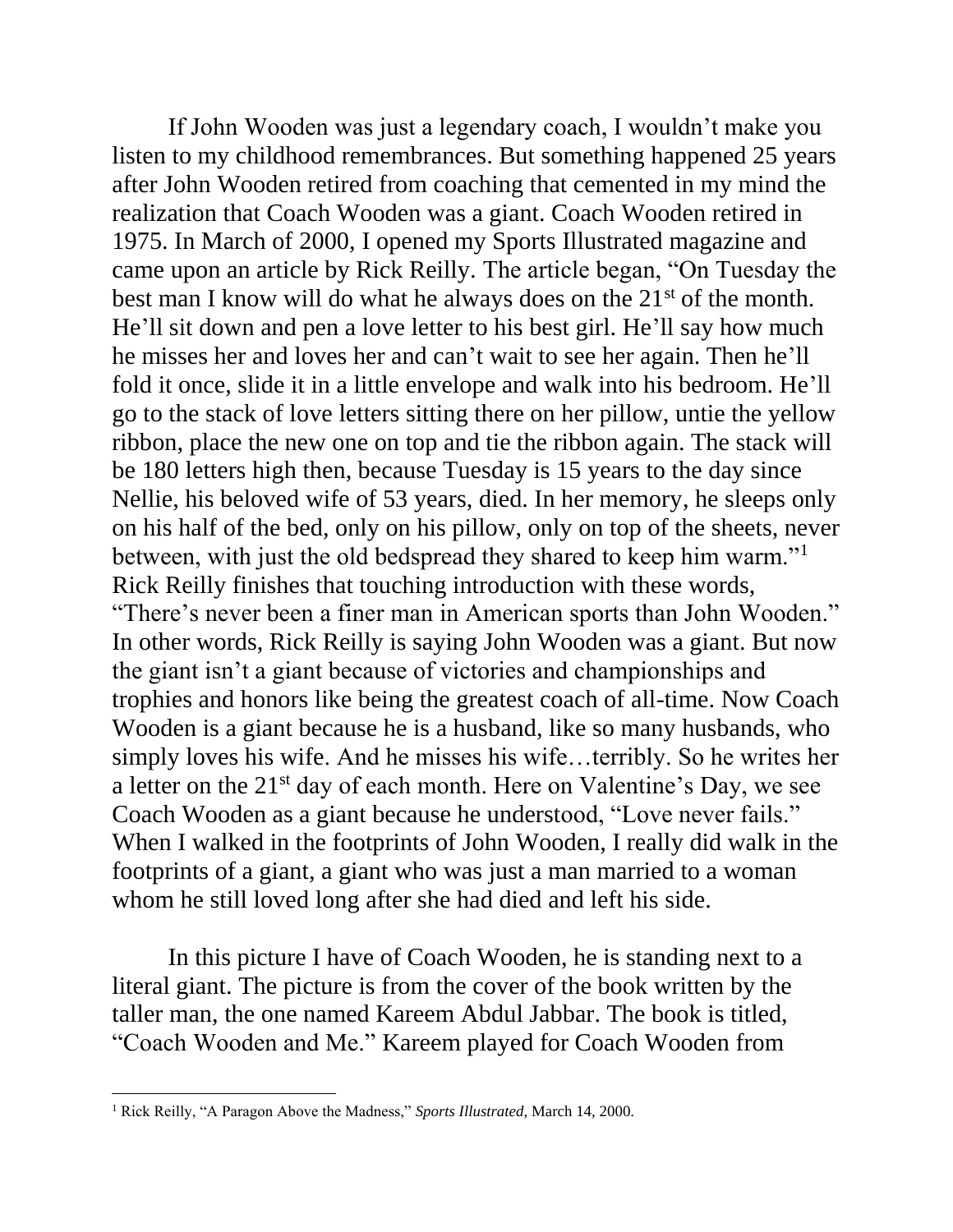1966-1969. Those were turbulent times in America. UCLA is in Los Angeles. Los Angeles was the scene of the Watts race riots. Kareem was involved in the civil rights movement and he took stands that were both courageous and unpopular. Kareem did not play for the USA in the 1968 Olympics. That did not sit well with a lot of people. As Kareem recounts his complicated relationship as a black man with a white coach in racially charged times, you realize giants are ordinary people, and sometimes they disappoint you. Kareem portrays times he was disappointed in Coach Wooden, looking for Coach to take a stronger stand against racial prejudice and injustice. In particular, Kareem always wondered how Coach Wooden felt about his decision not to play in the Olympics. "I had the feeling that he disapproved (of my decision not to play in the Olympics). He was a very patriotic man. He had been a lieutenant in the Navy during World War II. I couldn't imagine him endorsing my refusal to play in the Olympics." And then Kareem writes, "I found out years later just how wrong I was."

A woman wrote John Wooden a letter during that time of the 1968 Olympics. The woman complained about the decision of Kareem not to participate in the Olympics. Years later the woman mailed to Kareem the response she had received from Coach Wooden.

*Dear Mrs. Hough,*

*The comments of this most unusual young man also disturbed me, but I have seen him hurt so much by the remarks of white people that I am probably more tolerant than most. I have heard remarks within his hearing such as "Hey, look at that big black freak," "Did you ever see such a big (N word)?" and others of a similar nature…*

The letter ends with Coach Wooden defending Kareen Abdul Jabbar by writing, "You may not have seen or read about the later interview when he said that there were so many things wrong at present of the treatment of his race in this country that it was difficult for him to claim it as his own. Thank you for your interest, John Wooden."<sup>2</sup> Kareem said he read

<sup>2</sup> Kareem Abdul-Jabbar, "Coach Wooden and Me," p.142, 143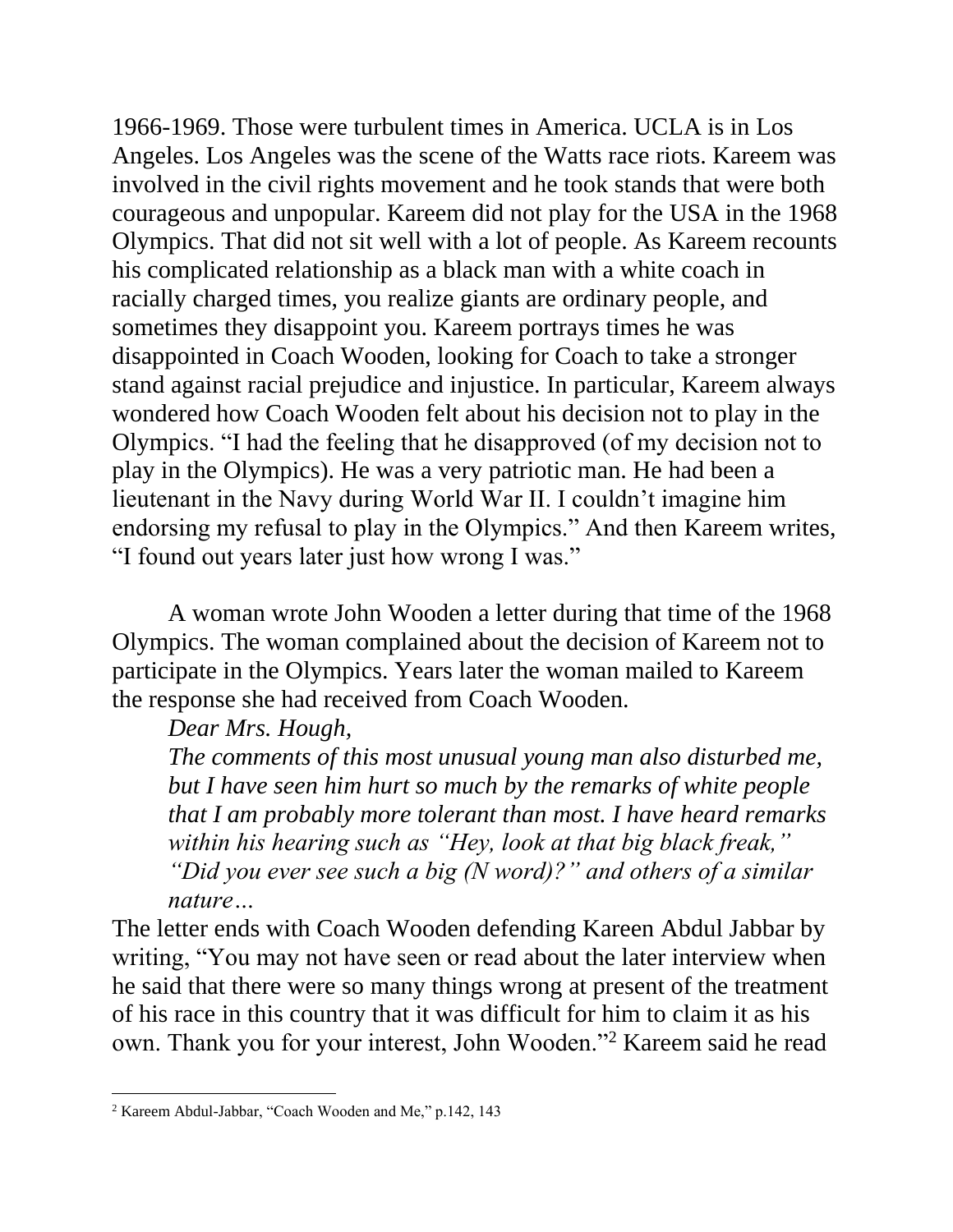the letter. Then he read it again. And then again. He thought to himself, "Oh, Coach, I wish I had known how you felt. If only to ease the burden you'd taken on to defend me."

Coach Wooden did not lead protest marches during those turbulent times of racial unrest. And yet you get the very real sense that the letter he wrote to one woman criticizing a famous black athlete who played under him as a coach made a difference…the woman sent the letter to Kareem years later. When one life is changed, when one attitude is changed, that is a giant footprint.

But there is more. In 2008 Kareem interviewed Coach Wooden for a documentary film. By this point Coach was nearing 100 years of age. During the interview, in which Coach Wooden surprised Kareem by quoting a lengthy poem by the great black poet Langston Hughes, Coach told Kareem a story he had never told him in all their years together. "You know, back in 1947 when I was in my first year coaching at Indiana State Teachers College…we had just won the Indiana Intercollegiate Conference title and the NAIA invited us to play in the National Basketball Tournament in Kansas City. It was a pretty big deal to the team and the school." And then Coach continued, "But they had one condition I couldn't bring Clarence Walker because he was black." This opened the door for Coach to tell of traveling with a team that included a black player in 1947 and how they came to a restaurant and the waitress said she would not serve Clarence and how Coach got the whole team up and they left that restaurant. Kareem asked Coach Wooden, "What did you do about the ultimatum from the Tournament?" Coach said, "Same thing I did at the restaurant. I told them we all play or none of us play." Well, the tournament would not yield, and so none of the team played. The story ends by Coach Wooden saying, "The next year we won again, the Tournament changed its policy and we played." Kareem, mesmerized by this revelation of a social justice moment that occurred sixty years before asked his Coach, "What happened to Clarence Walker?" Coach Wooden said, "First African-American to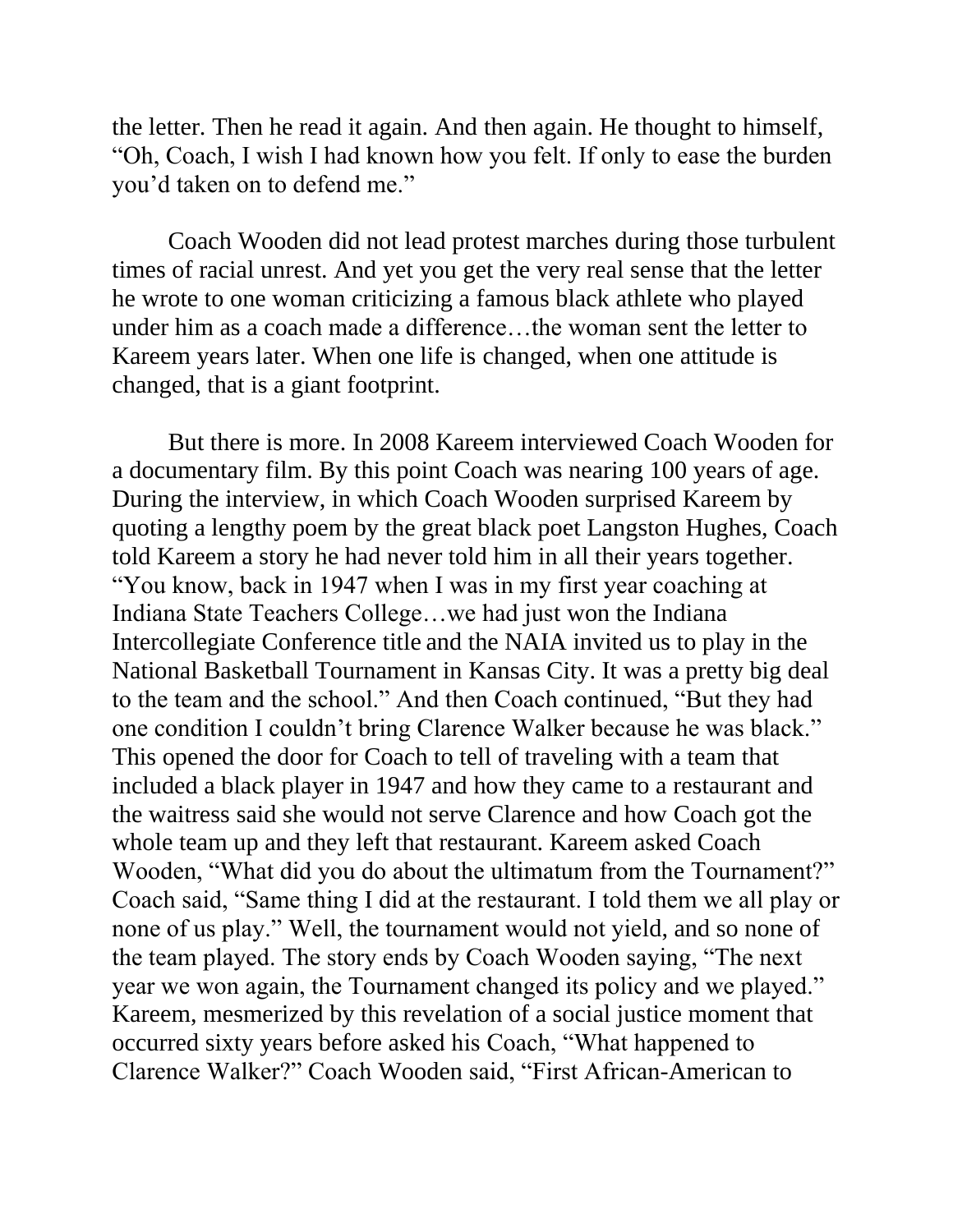play in a postseason intercollegiate basketball tournament."<sup>3</sup> Kareem never saw his coach march in a protest, but late in life he discovered that Coach Wooden, in his own way, had left some giant footprints in the battle against racial injustice.

Toward the end of his life Coach Wooden was surrounded by some of his players from the good old days. It was a sentimental time. The coach was now 98 years old. As Coach Wooden spoke to this gathering of friends Kareem heard him say something that made his stomach tighten. Coach Wooden said to these ones who had learned so much from him, "Guys, I made a mistake…I made a mistake with the Pyramid of Success." John Wooden was noted for developing his Pyramid of Success. I have that Pyramid right here in my copy of "They Call Me Coach", the autobiography John Wooden wrote. There are fifteen blocks in the Pyramid, a base of five with things such as Friendship, Loyalty, Cooperation, a second set of blocks with Initiative and Intentness, a third level with Condition, Skill, Team Spirit, the penultimate level has Poise and Confidence, and at the top is Competitive Greatness. Now at 98 years old, reflecting on his life, his career, and his famous Pyramid of Success, Coach John Wooden said, "Guys, I made a mistake with the Pyramid of Success." As Kareem and all these others who had known all the success of this giant of a man leaned in and listened intently, their coach apologized and said that when he developed his pyramid with fifteen blocks, he left something important out. Now at the end of his life he apologized and he wanted to rectify his mistake. Coach Wooden told the gathered group, "I left the word love out. And love is the most important word in our language." Coach Wooden was many things, but the most important thing in his life was his faith in Jesus Christ. He confessed that he made a mistake. He apologized for making that mistake. And he let these dear friends know his mistake, which was leaving out the most important thing, the word love.

<sup>&</sup>lt;sup>3</sup> "Coach Wooden and Me", p. 149-151.